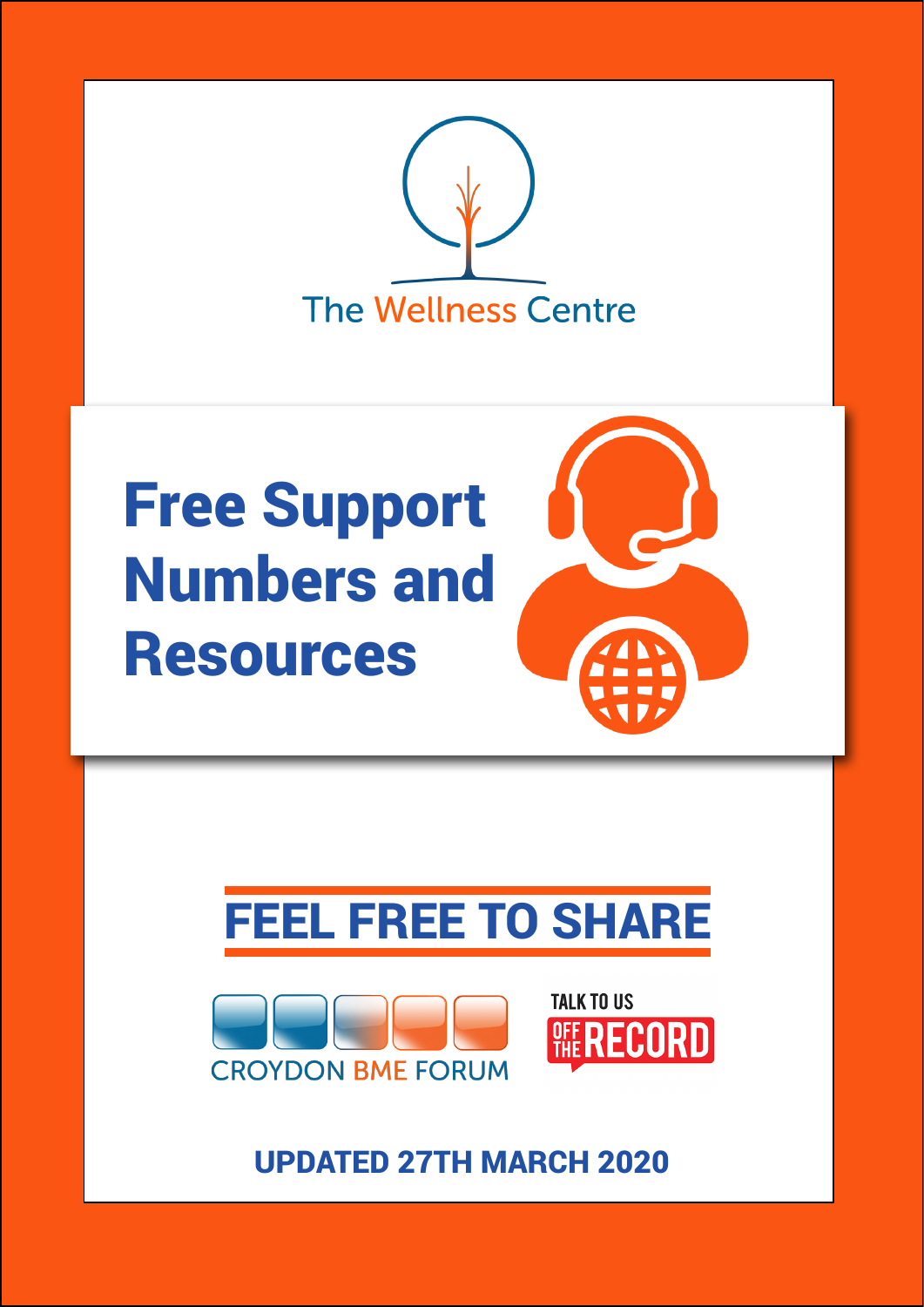| <b>Content</b>                                                    |                                                                        |                                                                                                                   |
|-------------------------------------------------------------------|------------------------------------------------------------------------|-------------------------------------------------------------------------------------------------------------------|
| O TI                                                              | 03                                                                     | 04                                                                                                                |
| <b>Emergency</b><br>support                                       | <b>Financial Help</b><br>and Advice<br>for the Self<br><b>Employed</b> | <b>Black Counsellors</b><br>& Practitioners<br><b>Offering Online &amp;</b><br><b>Telephone</b><br><b>Support</b> |
|                                                                   |                                                                        |                                                                                                                   |
| <b>Asian Family</b><br>support<br>especially in<br><b>Croydon</b> |                                                                        |                                                                                                                   |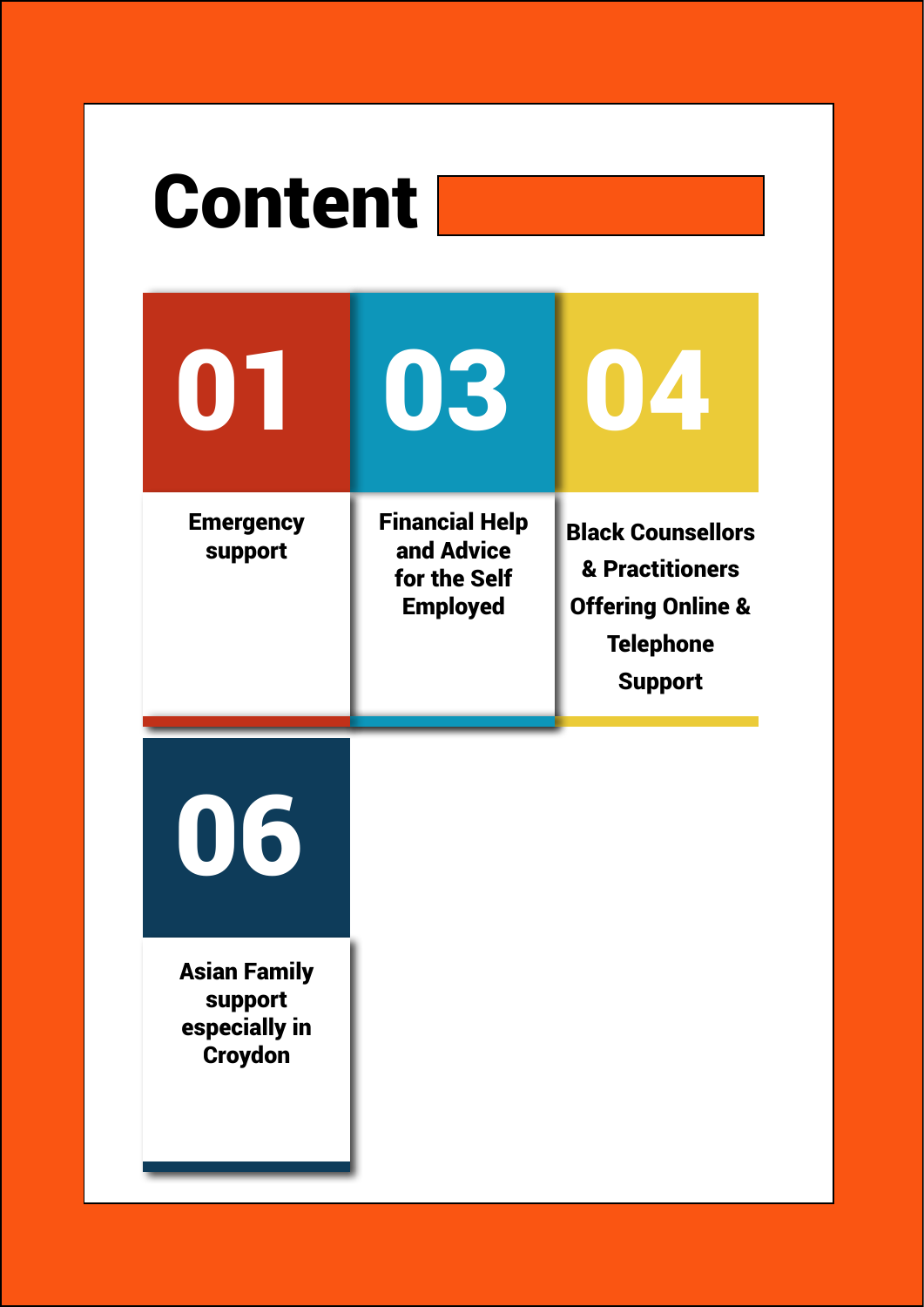Croydon BME Forum 56a Mitcham Road, Croydon <www.cbmeforum.org> 020 8684 3719 **Croydoneforum @croydonbmeforum CroydonBMEForum** 

For latest help and advice. Off The Record Youth Counselling Charity 72 Queens Road, Croydon, CR0 2PR 0208 251 0251 <https://www.talkofftherecord.org/>

National Domestic Violence Abuse Helpline 0808 200 0247 <www.nationaldahelpline.org.uk>

Victim Support Supporting victims of Crime 0808 168 9291 [www.victimsupport.org.uk/more-us/contact-](www.victimsupport.org.uk/more-us/contact)us

MIND Helpline 0300 123 3393 [www.mind.org.uk/](www.mind.org.uk)

Mental Health Crisis Helpline 0800 915 4644

South London and Maudsley – 24 hour 0800 731 2864

**Samaritans** 116 123 email [-jo@samaritans.org](mailto:jo@samaritans.org) 

Papyrus Hopeline UK [www.papyrus-uk.org/](www.papyrus-uk.org)

Galop London LGBT Advice Line - 0207 704 2040 <www.galop.org.uk>

National LGBT Domestic Abuse line – 0800 999 5428 [www.galop.org.uk/galop-](www.galop.org.uk/galop)to-run-national-lgbt-domesticviolence-helpline/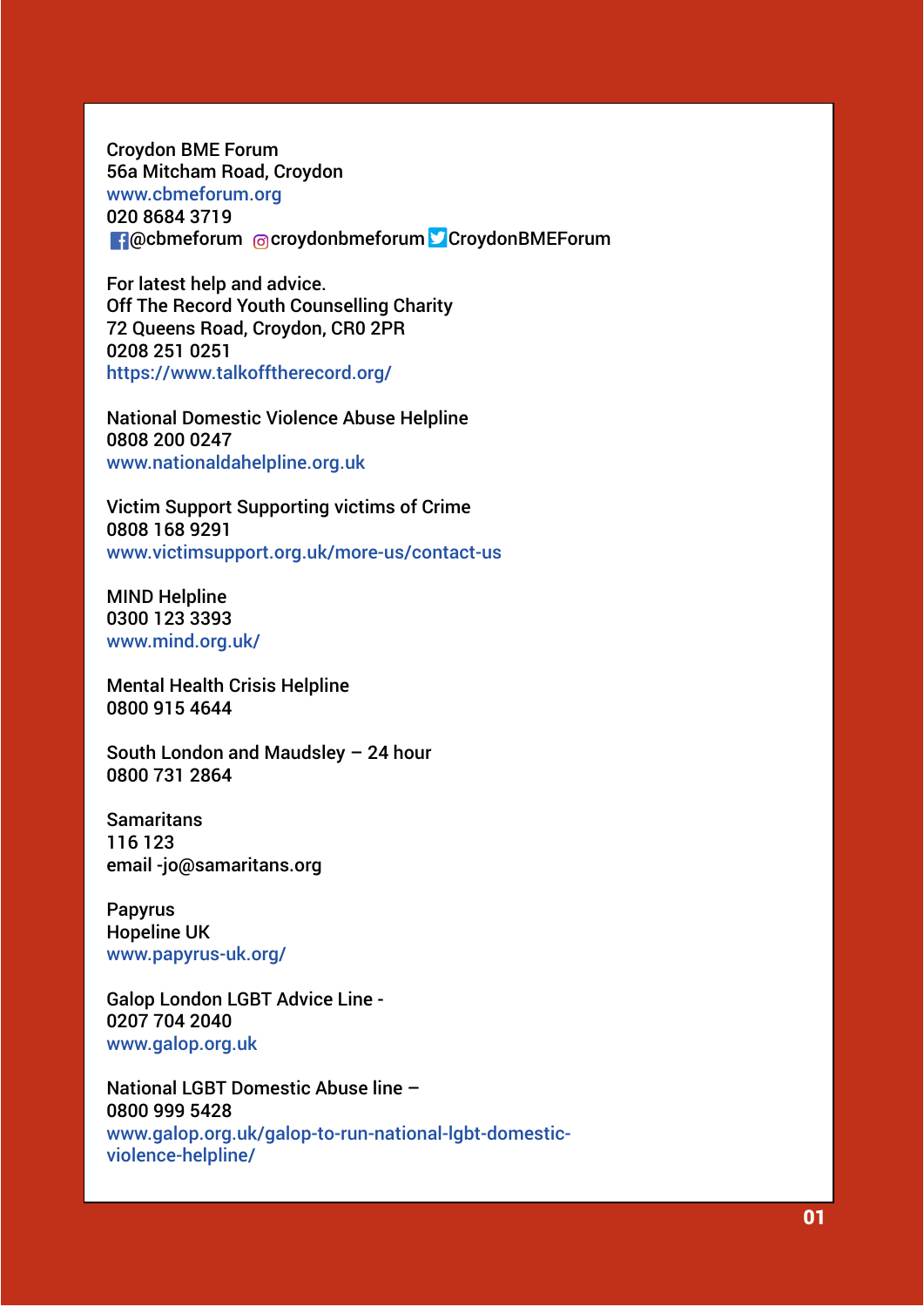RASASC Rape and Sexual abuse Centre 0808 802 999 [https://www.rasasc.org/](https://www.rasasc.org)

FGM Helpline (run by NSPCC) - 0800 028 3660

Suzy Lamplugh Trust –National Stalking Helpline – 0800 802 0300 [www.suzylamplugh.org/](www.suzylamplugh.org)

NSPCC Helpline 0808 800 5000 <www.nspcc.org.uk>/

Childline 0800 1111 <www.childline.org.uk>/

The Silver Line 0800 470 8090 A free confidential helpline providing information, friendship and advice to older people, open 24 hours a day, every day of the year <www.thesilverline.org.uk>/

Call in Time A free telephone friendship service for people 60 and over. You will need to sign up via website [www.ageuk.org.uk/services/befriending-services/sign-up-for-telephone-befriending/](https://www.ageuk.org.uk/services/befriending-services/sign-up-for-telephone-befriending/)

**Shelter** 0300 330 1234 Information on any housing issues. Homelessness, evictions, repairs.

CALM - Emotional support for Suicidal Men 0808 802 5869 <www.thecalmzone.net>

NAPAC 0808 801 0331 Crime stoppers 0800 555 111

111 –NHS 999 – Emergency services (Police, Fire , Ambulance) 101- Non emergency crimes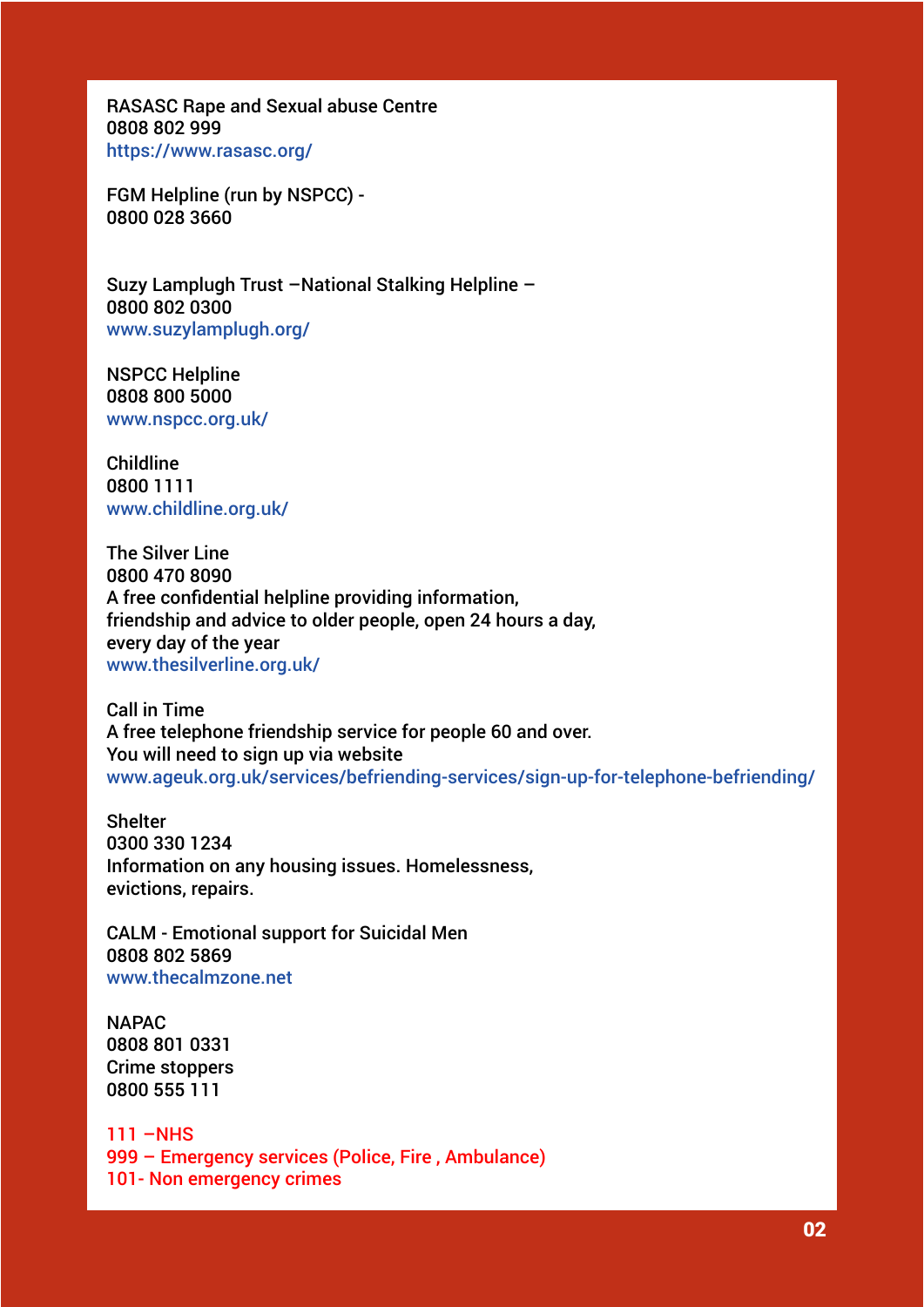### Financial Help and Advice for the Self Employed

Self Employment & Universal Credit <https://www.gov.uk/self>-employment-and-universal-credit

Employment & Support Allowance [https://www.gov.uk/employment-](https://www.gov.uk/employment)support-allowance

Covid-19 Small Business Government Grant [https://smallbusiness.co.uk/how-do-i-get-the-government-3000-coronavirus](https://smallbusiness.co.uk/how-do-i-get-the-government-3000-coronavirus-grant-2549866/)[grant-2549866/](https://smallbusiness.co.uk/how-do-i-get-the-government-3000-coronavirus-grant-2549866/)

Coronavirus Business Interruption Loan [https://smallbusiness.co.uk/how-do-i-apply-for-a-coronavirus-business-interruption](https://smallbusiness.co.uk/how-do-i-apply-for-a-coronavirus-business-interruption-loan-2549863/)[loan-2549863/](https://smallbusiness.co.uk/how-do-i-apply-for-a-coronavirus-business-interruption-loan-2549863/)

Citizen's Advice [https://www.citizensadvice.org.uk/benefits/help-if-on-a-low-income/if-youre-strug](https://www.citizensadvice.org.uk/benefits/help-if-on-a-low-income/if-youre-struggling-with-living-costs/)[gling-with-living-costs/](https://www.citizensadvice.org.uk/benefits/help-if-on-a-low-income/if-youre-struggling-with-living-costs/)

Emergency Funding <https://www.stepchange.org/debt-info/emergency-funding.aspx>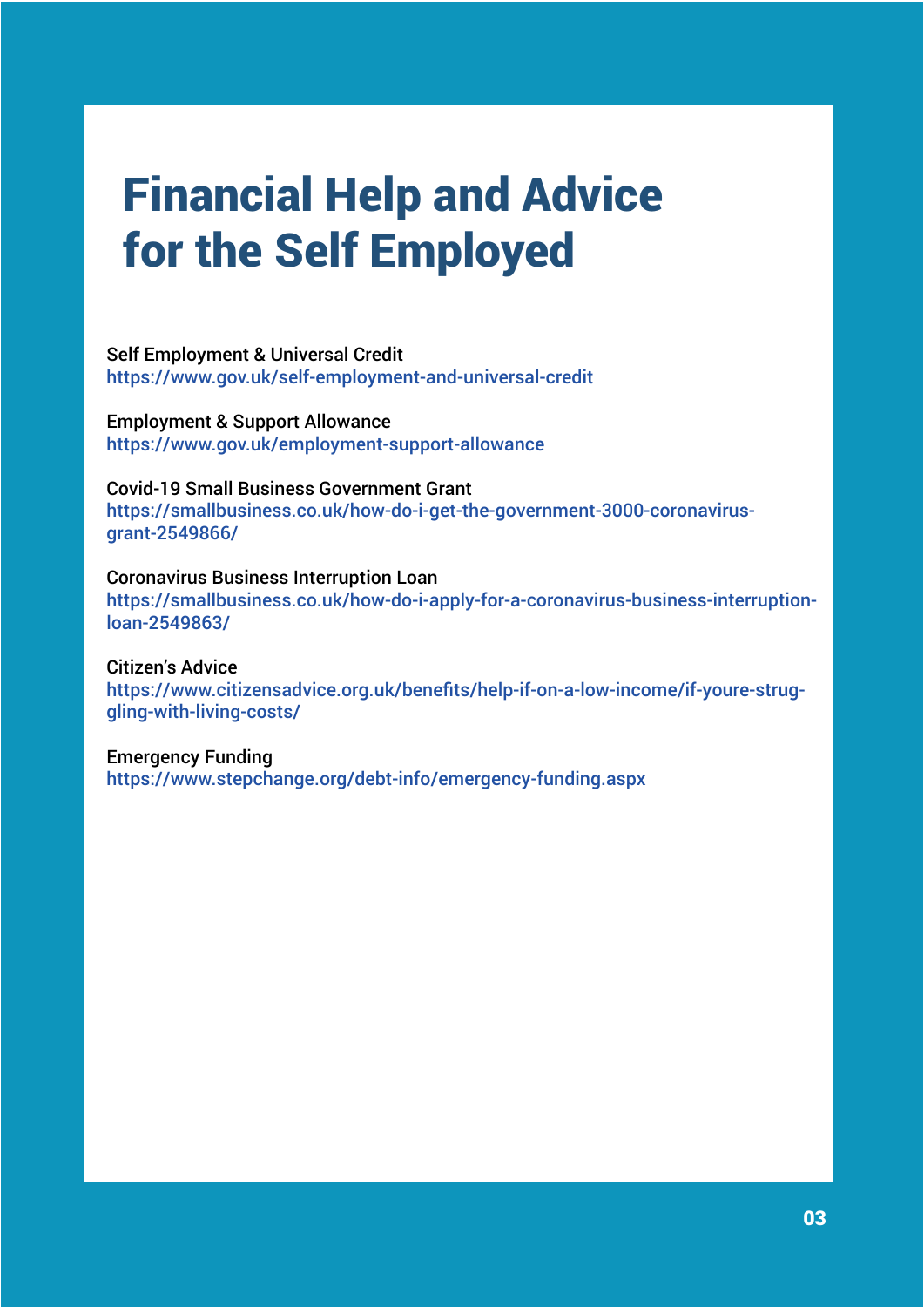#### Black Counsellors & Practitioners Offering Online & Telephone Support **#CoronaAnxiety #CoronaCare**

Wayne Mertins-Brown One to one, couple & group counselling <www.TheCityCounsellor.com>

Charlene Douglas Psychodynamic Coach & Counsellor <www.theintimacycoachuk.com>

Kwame Opoku Counsellor / Psychotherapist <www.kwameopoku.com>

Vanessa East Online clinical hypnotherapy, EFT, Sekhem energy healing, Readings 07985 338680

ShediYah HatNebMaoo Child Adolescent & Family Therapist, Counsellor <www.shediyahtherapeuticspace.co.uk>

Michael Forfieh Counsellor / Therapist <www.michaelforfiehcounselling.com>

Hilary Witter Theta Energy Healing 07506771297

Kandake Holistic heath, medical herbalism and nutritional therapy 0749713639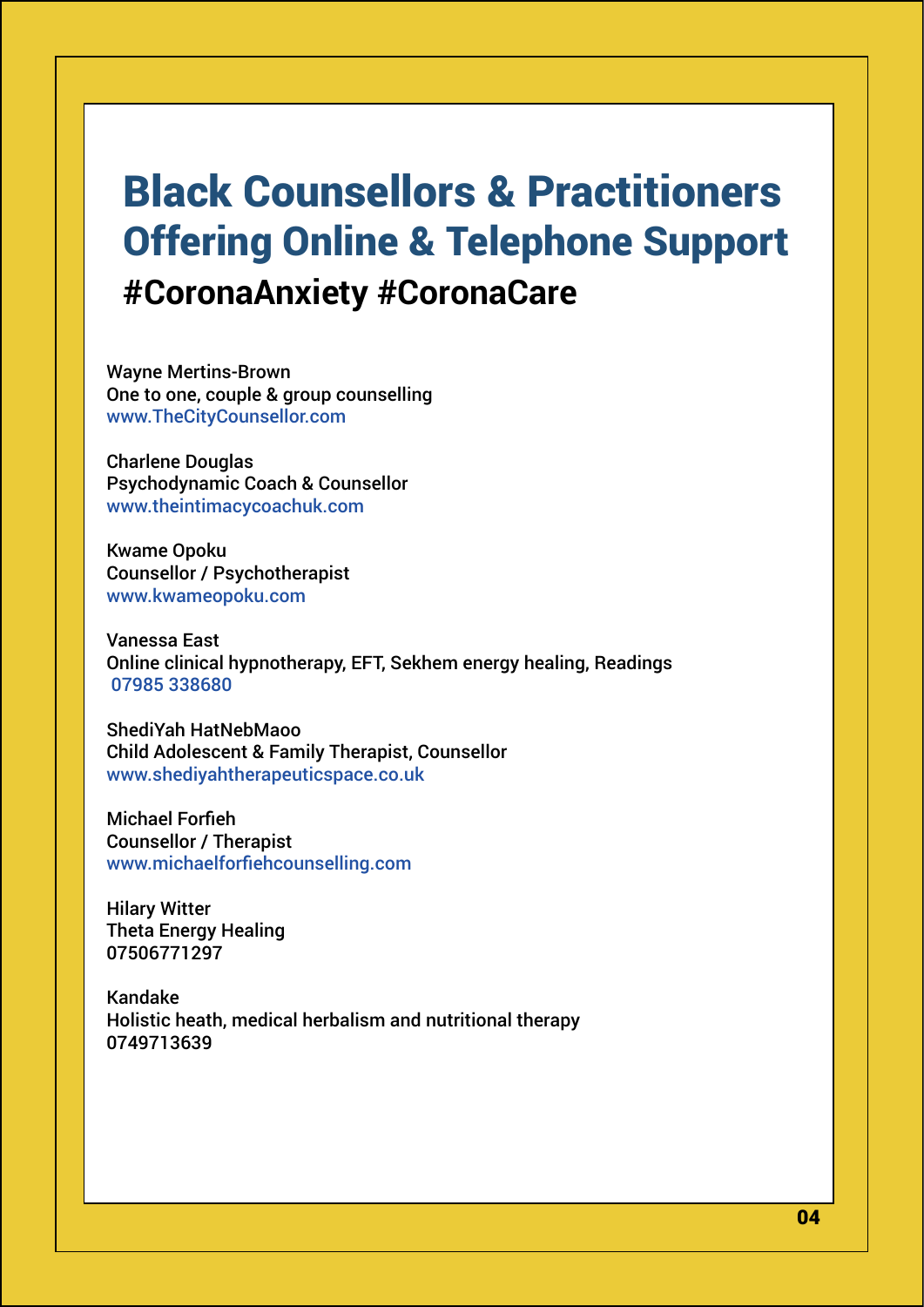#### Black Counsellors & Practitioners Offering Online & Telephone Support **#CoronaAnxiety #CoronaCare**

Gill Pelage Counsellor / Psychotherapist <www.gillpelage.co.uk>

Sheila Counsellor [www.equilibriumtc.com](https://equilibriumtc.com/) 07480446844

Sue Brown Counsellor & Coach <www.adaimcc.co.uk>

Gamal Turawa **Coaching** [purpleturawa@gmail.com](mailto:purpleturawa@gmail.com)

Cassandra Conteh Wellbeing & Therapy 07507060192 [Evetherapies@gmail.com](mailto:Evetherapies@gmail.com)

Free Counselling for NHS Staff [www.relationalschool.wordpress.com/we-](www.relationalschool.wordpress.com/we)see-you-we-hear-you-nhs-staff/

Powered by <OrangeMoonWellbeing.com>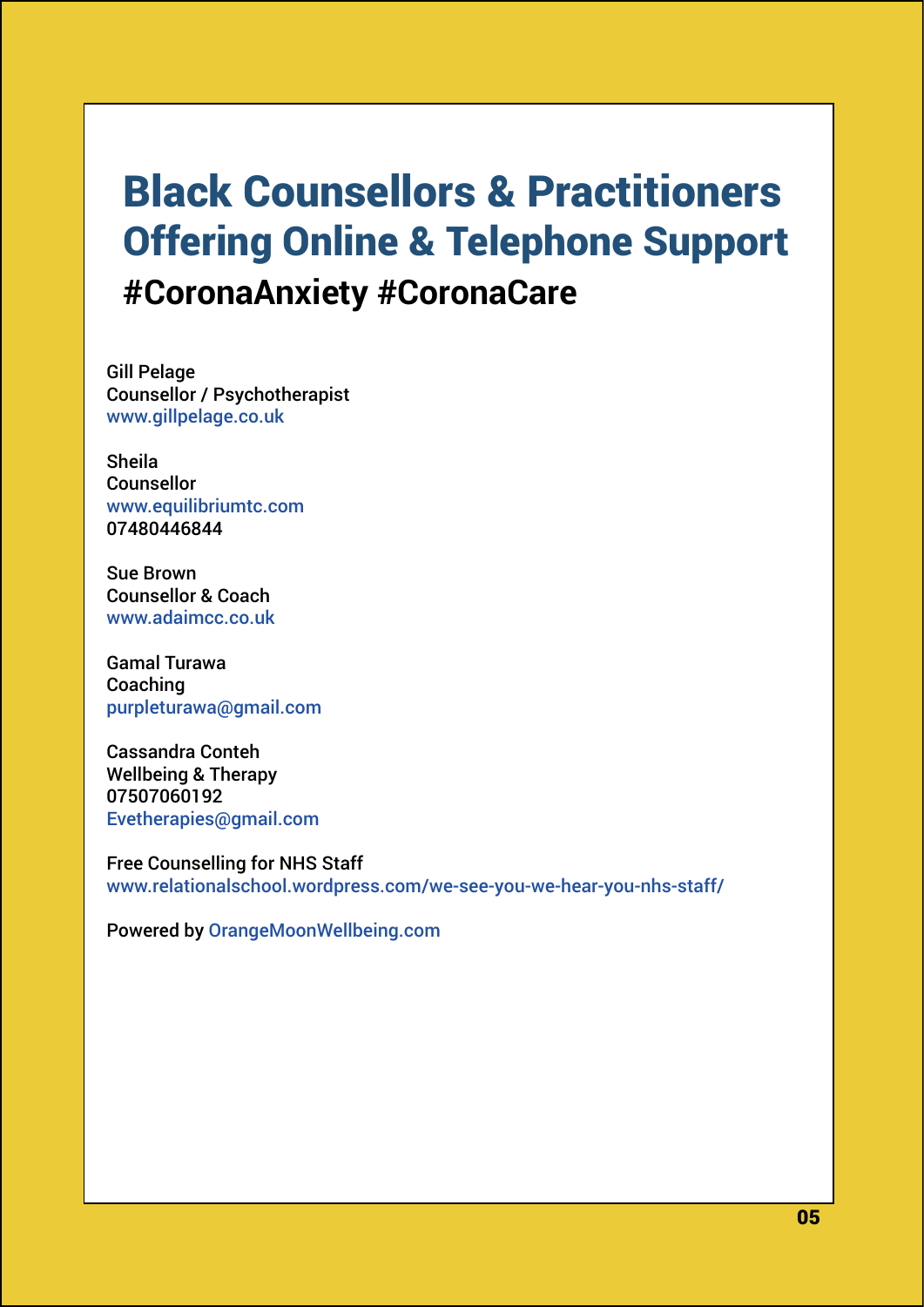### If you know any Asian people / families in need of support especially in Croydon

[https://twitter.com/hashtag/Croydon?src=hashtag\\_click,](https://twitter.com/hashtag/Croydon?src=hashtag_click,) the team at Asian Resource Centre have put together various videos in few differentAsian languages to explain the situation and how to get in touch for help.

Please share:

#hindi [https://twitter.com/hashtag/hindi?src=hashtag\\_click](https://twitter.com/hashtag/hindi?src=hashtag_click)

#tamil [https://twitter.com/hashtag/tamil?src=hashtag\\_click](https://twitter.com/hashtag/tamil?src=hashtag_click)

#Gujarati [https://twitter.com/hashtag/Gujarati?src=hashtag\\_click](https://twitter.com/hashtag/Gujarati?src=hashtag_click) 

#chinese [https://twitter.com/hashtag/chinese?src=hashtag\\_click](https://twitter.com/hashtag/chinese?src=hashtag_click) 

#bengali [https://twitter.com/hashtag/bengali?src=hashtag\\_click](https://twitter.com/hashtag/bengali?src=hashtag_click)

#farsi [https://twitter.com/hashtag/farsi?src=hashtag\\_click](https://twitter.com/hashtag/farsi?src=hashtag_click)

[https://www.arccltd.com/](https://www.arccltd.com)